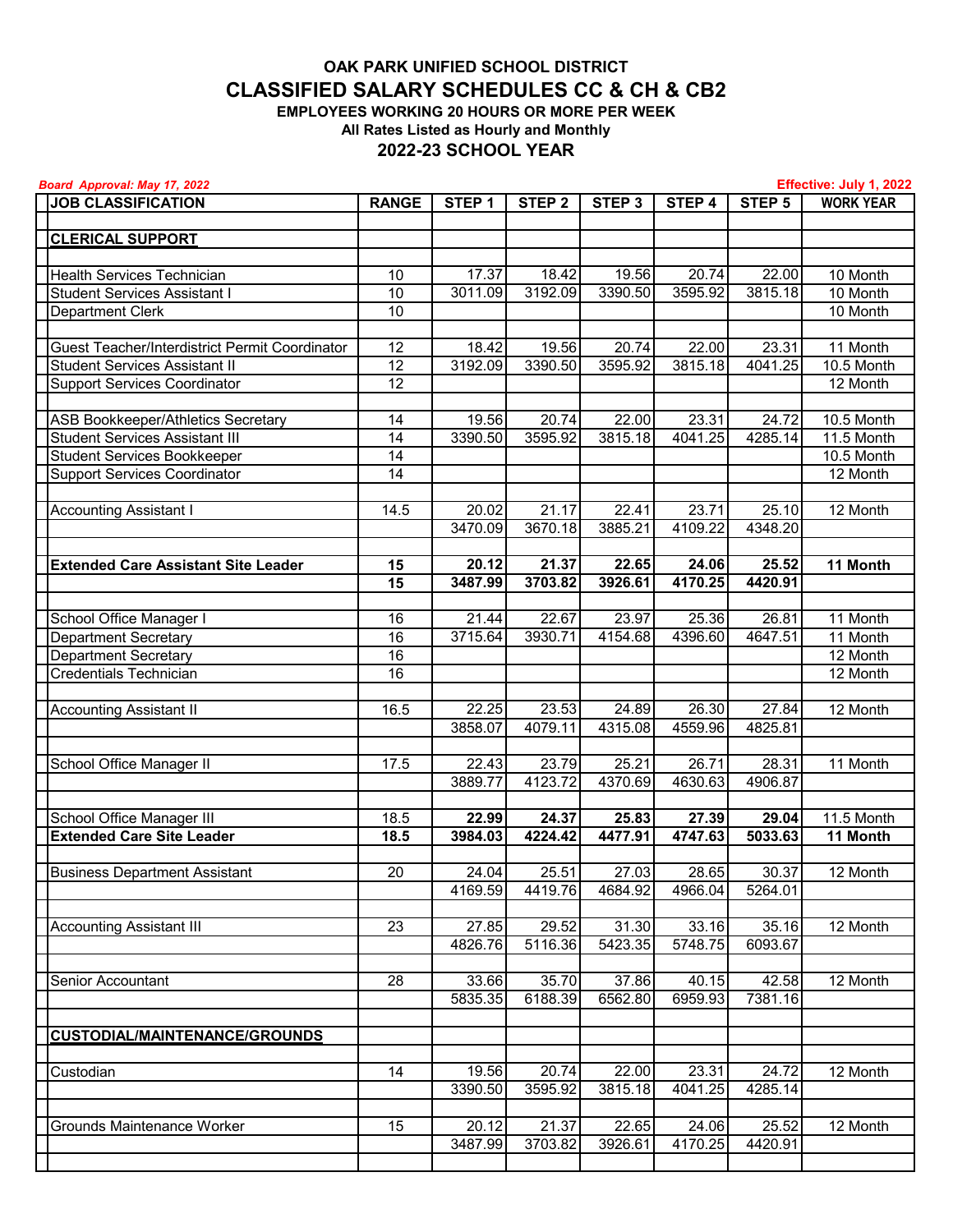| Head Custodian I                                   | 15.5 | 20.74   | 22.00   | 23.31   | 24.72   | 26.20   | 12 Month   |
|----------------------------------------------------|------|---------|---------|---------|---------|---------|------------|
|                                                    |      | 3595.92 | 3815.18 | 4041.25 | 4285.14 | 4542.24 |            |
|                                                    |      |         |         |         |         |         |            |
| Head Custodian II                                  | 17   | 22.22   | 23.56   | 24.97   | 26.47   | 28.08   | 12 Month   |
|                                                    |      | 3853.99 | 4084.72 | 4328.42 | 4588.44 | 4864.62 |            |
|                                                    |      |         |         |         |         |         |            |
|                                                    |      |         |         |         |         |         |            |
| General Maintenance Worker                         | 18   | 22.57   | 23.92   | 25.34   | 26.87   | 28.48   | 12 Month   |
|                                                    |      | 3912.49 | 4146.46 | 4393.45 | 4656.66 | 4936.11 |            |
|                                                    |      |         |         |         |         |         |            |
| <b>Head Custodian III</b>                          | 18.5 | 22.99   | 24.37   | 25.83   | 27.39   | 29.04   | 12 Month   |
|                                                    |      | 3984.03 | 4224.42 | 4477.91 | 4747.63 | 5033.63 |            |
|                                                    |      |         |         |         |         |         |            |
| Maintenance Engineer                               | 20   | 24.04   | 25.51   | 27.03   | 28.65   | 30.37   | 12 Month   |
|                                                    |      | 4169.59 | 4419.76 | 4684.92 | 4966.04 | 5264.01 |            |
|                                                    |      |         |         |         |         |         |            |
|                                                    |      |         |         |         |         |         |            |
| <b>Grounds Maintenance Supervisor</b>              | 21   | 25.50   | 27.03   | 28.65   | 30.37   | 32.25   | 12 Month   |
| District Wide Head Custodian                       | 21   | 4419.76 | 4684.92 | 4966.04 | 5264.01 | 5590.51 |            |
|                                                    |      |         |         |         |         |         |            |
| <b>CHILD NUTRITION SERVICES</b>                    |      |         |         |         |         |         |            |
|                                                    |      |         |         |         |         |         |            |
| <b>Child Nutrition Services Assistant I</b>        | 5    | 15.06   | 15.93   | 16.90   | 17.94   | 19.03   | 180 Days   |
|                                                    |      |         |         |         |         |         |            |
|                                                    |      |         |         |         |         |         |            |
| <b>Child Nutrition Services Assistant II</b>       | 7    | 15.93   | 16.90   | 17.94   | 19.03   | 20.14   | 180 Days   |
|                                                    |      |         |         |         |         |         |            |
| <b>Child Nutrition Services Cook</b>               | 8    | 16.39   | 17.37   | 18.42   | 19.56   | 20.74   | 10 Month   |
|                                                    |      |         |         |         |         |         |            |
| <b>Child Nutrition Services Manager</b>            | 10   | 17.37   | 18.42   | 19.56   | 20.74   | 22.00   | 10 Month   |
|                                                    |      | 3011.09 | 3192.09 | 3390.50 | 3595.92 | 3815.18 |            |
|                                                    |      |         |         |         |         |         |            |
|                                                    |      |         |         |         |         |         |            |
| <b>Child Nutrition Services Assistant/Delivery</b> | 12   | 18.42   | 19.56   | 20.74   | 22.00   | 23.31   | 180 Days   |
|                                                    |      | 3192.09 | 3390.50 | 3595.92 | 3815.18 | 4041.25 |            |
|                                                    |      |         |         |         |         |         |            |
| <b>OTHER CLASSIFIED SUPPORT</b>                    |      |         |         |         |         |         |            |
|                                                    |      |         |         |         |         |         |            |
| Assistant Computer Support Technician              | 7.0  | 15.93   | 16.90   | 17.94   | 19.03   | 20.14   | 12 Month   |
|                                                    |      | 2762.76 | 2931.12 | 3109.06 | 3298.47 | 3491.71 |            |
|                                                    |      |         |         |         |         |         |            |
|                                                    |      |         |         |         |         |         |            |
| <b>Instructional Assistant I</b>                   | 7.5  | 16.04   | 17.03   | 18.04   | 19.14   | 20.27   | 180 Days   |
|                                                    |      | 2782.41 | 2950.00 | 3128.89 | 3316.84 | 3513.86 |            |
|                                                    |      |         |         |         |         |         |            |
| <b>Instructional Assistant II</b>                  | 10   | 17.37   | 18.42   | 19.56   | 20.74   | 22.00   | 180 Days   |
|                                                    |      | 3011.09 | 3192.09 | 3390.50 | 3595.92 | 3815.18 |            |
|                                                    |      |         |         |         |         |         |            |
| Library/Media Technician                           | 13   | 19.15   | 20.29   | 21.53   | 22.83   | 24.23   | 10 Month   |
|                                                    |      | 3319.23 | 3518.37 | 3733.44 | 3957.44 | 4199.39 |            |
|                                                    |      |         |         |         |         |         |            |
|                                                    |      | 0.00    | 0.00    | 0.00    | 0.00    | 0.00    |            |
| College/Career Center Technician                   | 13.5 | 19.28   | 20.42   | 21.67   | 22.97   | 24.34   | 10.5 Month |
|                                                    |      | 3341.16 | 3540.31 | 3755.36 | 3979.35 | 4221.30 |            |
|                                                    |      |         |         |         |         |         |            |
| <b>Instructional Assistant III</b>                 | 14   | 19.56   | 20.74   | 22.00   | 23.31   | 24.72   | 180 Days   |
|                                                    |      | 3390.50 | 3595.92 | 3815.18 | 4041.25 | 4285.14 |            |
|                                                    |      |         |         |         |         |         |            |
| Computer Technician                                | 18   | 22.57   | 23.92   | 25.34   | 26.87   | 28.48   | 12 Month   |
|                                                    |      | 3912.49 | 4146.46 |         | 4656.66 | 4936.11 |            |
|                                                    |      |         |         | 4393.45 |         |         |            |
|                                                    |      |         |         |         |         |         |            |
| Certified Sign Language Interpreter                | 20   | 24.04   | 25.51   | 27.03   | 28.65   | 30.37   | 180 Days   |
| <b>Technology Department Assistant</b>             | 20   | 4169.59 | 4419.76 | 4684.92 | 4966.04 | 5264.01 | 12 Month   |
|                                                    |      |         |         |         |         |         |            |
| Registered Behavior Technician (RBT)               | 22   | 26.67   | 28.28   | 29.97   | 31.76   | 33.71   | 180 Days   |
|                                                    | 22   | 4623.13 | 4901.20 | 5195.41 | 5505.78 | 5843.05 |            |
|                                                    |      |         |         |         |         |         |            |
|                                                    |      |         |         |         |         |         |            |